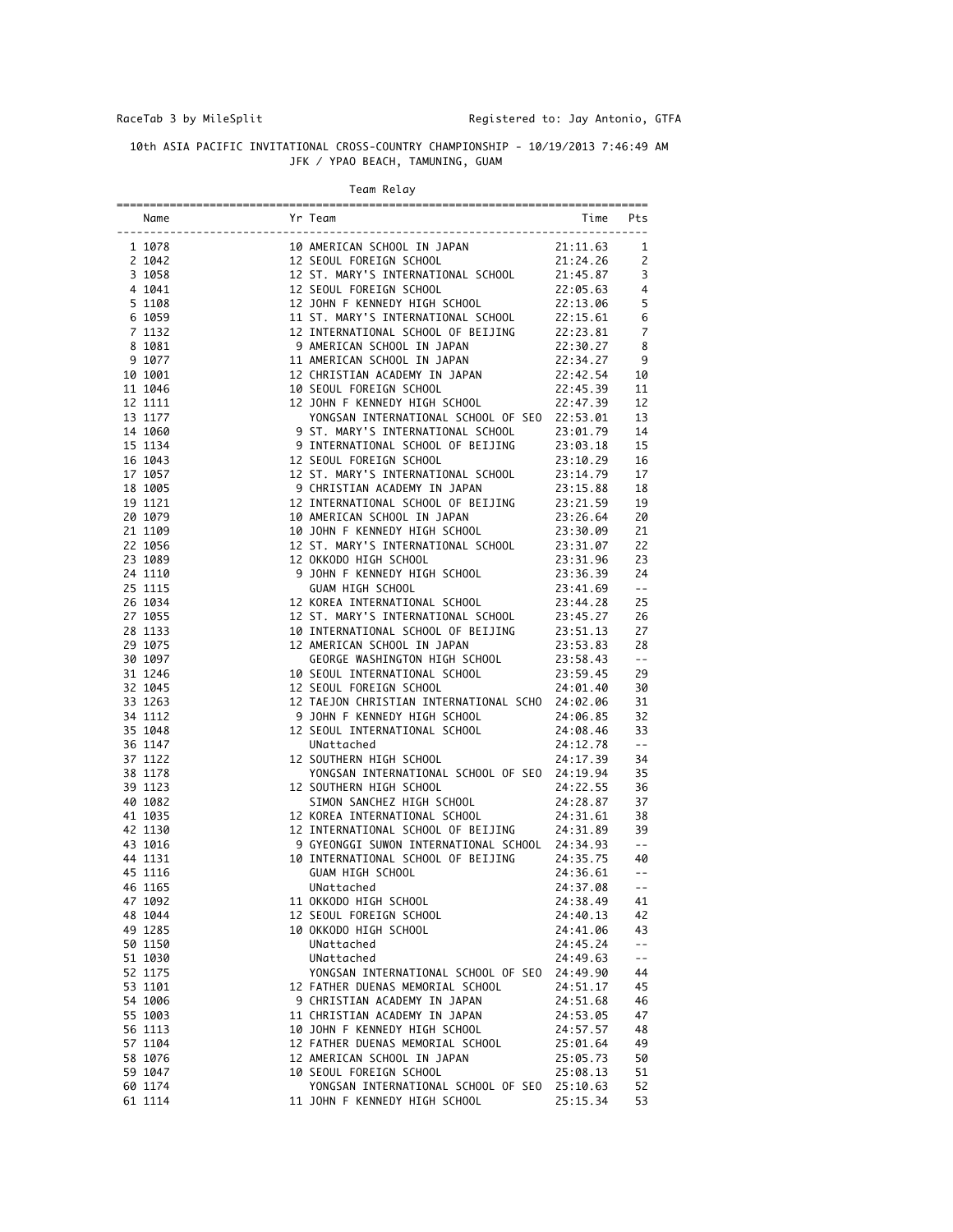| 62 1126  |                                                                                                                                                                                                                                         |  |
|----------|-----------------------------------------------------------------------------------------------------------------------------------------------------------------------------------------------------------------------------------------|--|
| 63 1036  |                                                                                                                                                                                                                                         |  |
| 64 1004  |                                                                                                                                                                                                                                         |  |
| 65 1129  |                                                                                                                                                                                                                                         |  |
| 66 1263  |                                                                                                                                                                                                                                         |  |
| 67 1103  |                                                                                                                                                                                                                                         |  |
| 68 1179  |                                                                                                                                                                                                                                         |  |
| 69 1124  |                                                                                                                                                                                                                                         |  |
| 70 1176  |                                                                                                                                                                                                                                         |  |
| 71 1002  |                                                                                                                                                                                                                                         |  |
| 72 1106  |                                                                                                                                                                                                                                         |  |
| 73 1033  |                                                                                                                                                                                                                                         |  |
| 74 1039  |                                                                                                                                                                                                                                         |  |
| 75 1037  |                                                                                                                                                                                                                                         |  |
| 76 1083  |                                                                                                                                                                                                                                         |  |
| 77 1250  |                                                                                                                                                                                                                                         |  |
| 78 1166  |                                                                                                                                                                                                                                         |  |
| 79 1105  |                                                                                                                                                                                                                                         |  |
| 80 1102  |                                                                                                                                                                                                                                         |  |
| 81 1266  |                                                                                                                                                                                                                                         |  |
| 82 1098  |                                                                                                                                                                                                                                         |  |
| 83 1038  |                                                                                                                                                                                                                                         |  |
| 84 1015  |                                                                                                                                                                                                                                         |  |
| 85 1173  |                                                                                                                                                                                                                                         |  |
| 86 1085  |                                                                                                                                                                                                                                         |  |
| 87 1091  |                                                                                                                                                                                                                                         |  |
| 88 1086  |                                                                                                                                                                                                                                         |  |
| 89 1084  |                                                                                                                                                                                                                                         |  |
| 90 1007  |                                                                                                                                                                                                                                         |  |
| 91 1071  |                                                                                                                                                                                                                                         |  |
| 92 1080  |                                                                                                                                                                                                                                         |  |
| 93 1088  |                                                                                                                                                                                                                                         |  |
| 94 1090  |                                                                                                                                                                                                                                         |  |
| 95 1070  |                                                                                                                                                                                                                                         |  |
| 96 1040  |                                                                                                                                                                                                                                         |  |
| 97 1167  |                                                                                                                                                                                                                                         |  |
| 98 1099  |                                                                                                                                                                                                                                         |  |
| 99 1251  |                                                                                                                                                                                                                                         |  |
| 100 1161 |                                                                                                                                                                                                                                         |  |
| 101 1094 |                                                                                                                                                                                                                                         |  |
| 102 1073 |                                                                                                                                                                                                                                         |  |
| 103 1125 |                                                                                                                                                                                                                                         |  |
| 104 1018 |                                                                                                                                                                                                                                         |  |
| 105 1049 |                                                                                                                                                                                                                                         |  |
| 106 1020 | SOUTHERN HIGH SCHOOL 25:17.92<br>11 KOREA THIERNATIONAL SCHOOL 25:18.29<br>11 KOREA THIERNATIONAL SCHOOL 25:18.29<br>13 KOREA THIERNATIONAL SCHOOL 25:18.29<br>11 INTERNATIONAL SCHOOL OF BETJING<br>11 INTERNATIONAL SCHOOL OF BETJING |  |
| 107 1093 |                                                                                                                                                                                                                                         |  |
| 108 1158 |                                                                                                                                                                                                                                         |  |
| 109 1074 |                                                                                                                                                                                                                                         |  |
|          |                                                                                                                                                                                                                                         |  |

Team Relay Team Scores

| Team                                     | Pts |               | 1 2 | 3    | 4               | 5   | (6) | (7) |
|------------------------------------------|-----|---------------|-----|------|-----------------|-----|-----|-----|
| 1 ST. MARY'S INTERNATIONAL SCHOOL        | 62  | 3             | 6   | 14   | 17              | 22  | 26  |     |
| Total Time: 1:53:50<br>Average: 22:45.83 |     |               |     |      | 1-5 Split: 1:46 |     |     |     |
| 2 SEOUL FOREIGN SCHOOL                   | 63  | $\mathcal{L}$ | 4   | - 11 | 16              | 30  | 42  | 51  |
| Total Time: 1:53:27<br>Average: 22:41.40 |     |               |     |      | 1-5 Split: 2:38 |     |     |     |
| 3 AMERICAN SCHOOL IN JAPAN               | 66  | $\mathbf{1}$  | 8   | 9    | 20              | 28  | 50  | 78  |
| Total Time: 1:53:37<br>Average: 22:43.33 |     |               |     |      | 1-5 Split: 2:43 |     |     |     |
| 4 JOHN F KENNEDY HIGH SCHOOL             | 94  | 5.            | 12  | 21   | 24              | 32. | 48  | 53  |
| Total Time: 1:56:14<br>Average: 23:14.76 |     |               |     |      | 1-5 Split: 1:54 |     |     |     |
| 5 INTERNATIONAL SCHOOL OF BEIJING        | 107 | 7             | 15  | 19   | 27              | 39. | 40  | 57  |
| Total Time: 1:57:12<br>Average: 23:26.32 |     |               |     |      | 1-5 Split: 2:09 |     |     |     |
| 6 CHRISTIAN ACADEMY IN JAPAN             | 177 | 10            | 18  |      | 46 47           | 56  | 62  | 76  |
| Total Time: 2:01:11<br>Average: 24:14.02 |     |               |     |      | 1-5 Split: 2:45 |     |     |     |
| 7 YONGSAN INTERNATIONAL SCHOOL OF SEO    | 205 | 13            | 35. | 44   | 52 61           |     |     |     |
| Total Time: 2:03:07<br>Average: 24:37.27 |     |               |     |      | 1-5 Split: 2:60 |     |     |     |
| 8 KOREA INTERNATIONAL SCHOOL             | 247 | 25            | 38  | 55   | 64              | 65  | 71  | 82  |